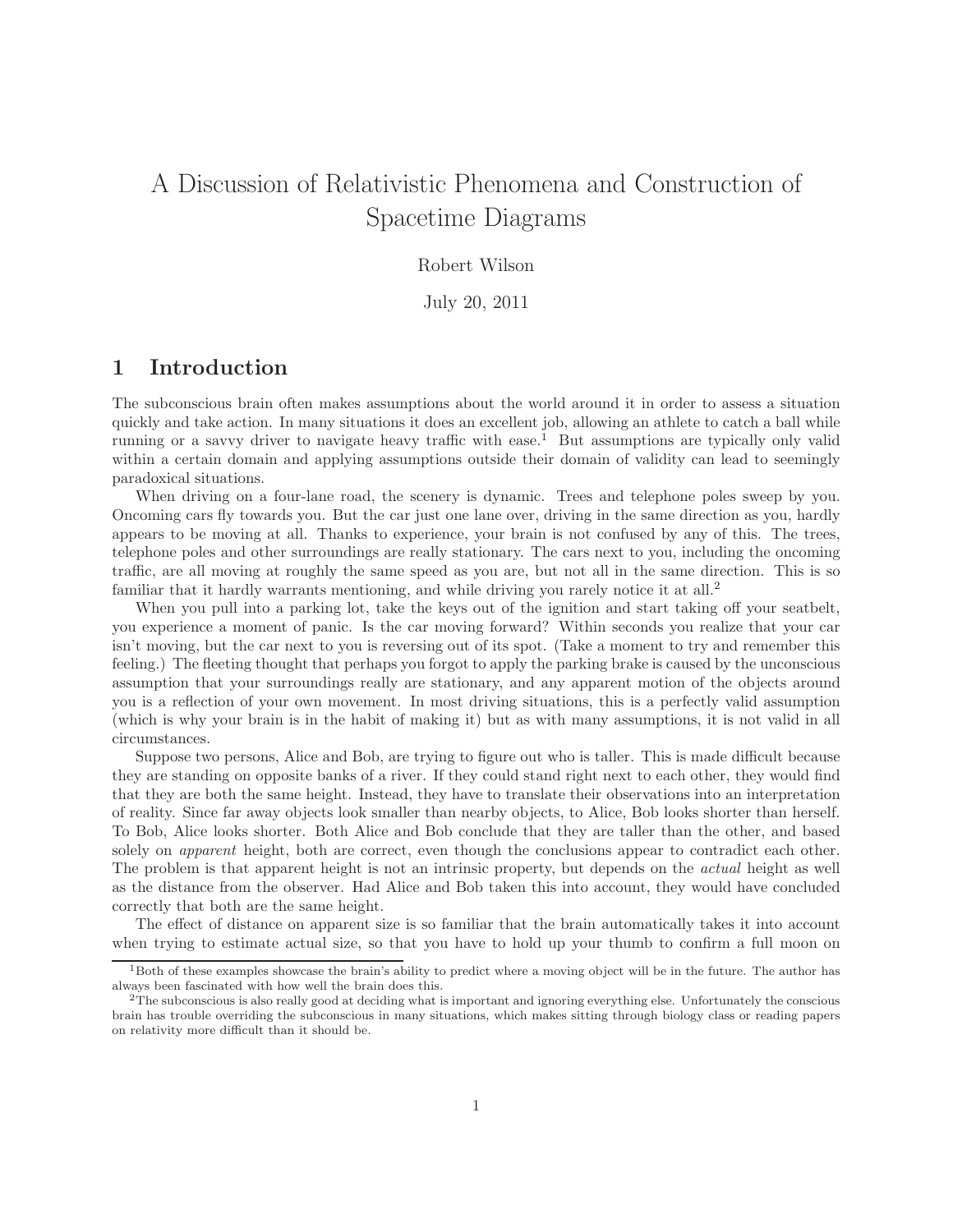the horizon has the same apparent size as a full moon high in the sky.<sup>3</sup> Less familiar (largely unknown, actually), is the effect of relative motion on apparent size. Relative motion affects apparent size much less than does distance in typical Earthly settings. In fact, only recently have instruments (fancy rulers) been able to measure the effect at all on a terrestrial scale. But when Alice and Bob are moving very quickly toward or away from one another, they both appear much smaller to each other than distance alone would explain. This phenomenon is called length contraction.

Perception is an imperfect method of learning about reality. The fundamental nature of an object should not depend on the observer. Alice and Bob both have particular heights that do not depend on the width of the river because height is an intrinsic property of persons and other objects. Perceiving an object in multiple ways can improve our understanding of the object. Alice can move towards or away from Bob and note the change in his apparent height, convincing herself that apparent height cannot be one of his fundamental attributes. Changing the way we observe something may affect our perceptions of it, but not its physical nature.<sup>4</sup> The apparent size of a far away object is not a property of the object itself, but rather of the relationship between the object and observer, i.e. the distance between them. When that relationship changes, the properties of the relationship, including apparent height, change accordingly. The fundamental nature of an object may be defined as what stays the same no matter how the method of observation changes.

To illustrate the limitations of perception, imagine looking at a mountain far off in the distance. As we walk a few steps towards or away from the mountain, it does not appear to change size.<sup>5</sup> We might conclude that the apparent size of the mountain is an intrinsic property, because as we move around, it does not change. Walking towards it, mile after mile, seems to confirm this at first. Only when we get much closer to the mountain does its apparent size change noticeably. The farther away from an object we are, the less changing distance affects the apparent size of an object. At some point, the change in apparent size becomes unnoticeable to the casual observer, but is still measurable with more sensitive methods.

The order of events was once thought to be a fundamental property of those events. Alice wakes up, then makes some coffee, then showers, and leaves for work. Formally, (and we must be very precise in how we phrase things in order to pinpoint the subconscious assumptions we make about the world around us) we might assume that given two events (e.g. making coffee and taking a shower), exactly one of the following statements is true.

- 1. One event happened before the other.
- 2. One event happened after the other.
- 3. The two events happened at the same time (simultaneously).

Determining which is the case might be difficult in practice (for example if two events happen very nearly at the same time) because there are limits to human perception, but our everyday experiences tell us that events have a natural ordering on which everyone would agree. If this were true it would be possible, at least in principle, to make a list of everything that had ever happened, everywhere, and sort it chronologically into an absolute history of the Universe. To an extent, this is possible. The Lincoln assassination happened before World War II, and all sufficiently long-lived observers would agree. But for some events, the order in which they happen depends on the motion of the observer. The history of the Universe is not as absolute as humans once believed, but depends on the historian. Consequently, an absolute ordering of events cannot be

<sup>3</sup>A well-known optical illusion is that the Moon appears larger when it is on the horizon near some trees or buildings, than when it stands alone in the sky. No matter where the Moon is, it has the same actual size and practically the same apparent size, but the brain's estimate of the actual size is larger when the Moon is next to a familiar object like a tree. The brain knows the tree is larger than it appears, so in that case, the Moon must also be larger than it appears. When there are no familiar objects with which to compare, the brain does not artificially increase its estimate of the actual size of the Moon.

<sup>4</sup> In order to observe anything, we must interact with it. Our interactions may change the object, so that measuring the hardness of a teacup with a hammer shatters the teacup, but the method of observation has nothing to do with the essence of what is being observed. This is very important in quantum mechanics which deals with fragile systems unavoidably and unpredictably changed by observation. It is less important here, and we may assume that the act of observing results in no meaningful change in what is being observed, unlike the teacup.

<sup>5</sup>On a clear day in Los Angeles, the mountains to the East are visible and suit this experiment nicely.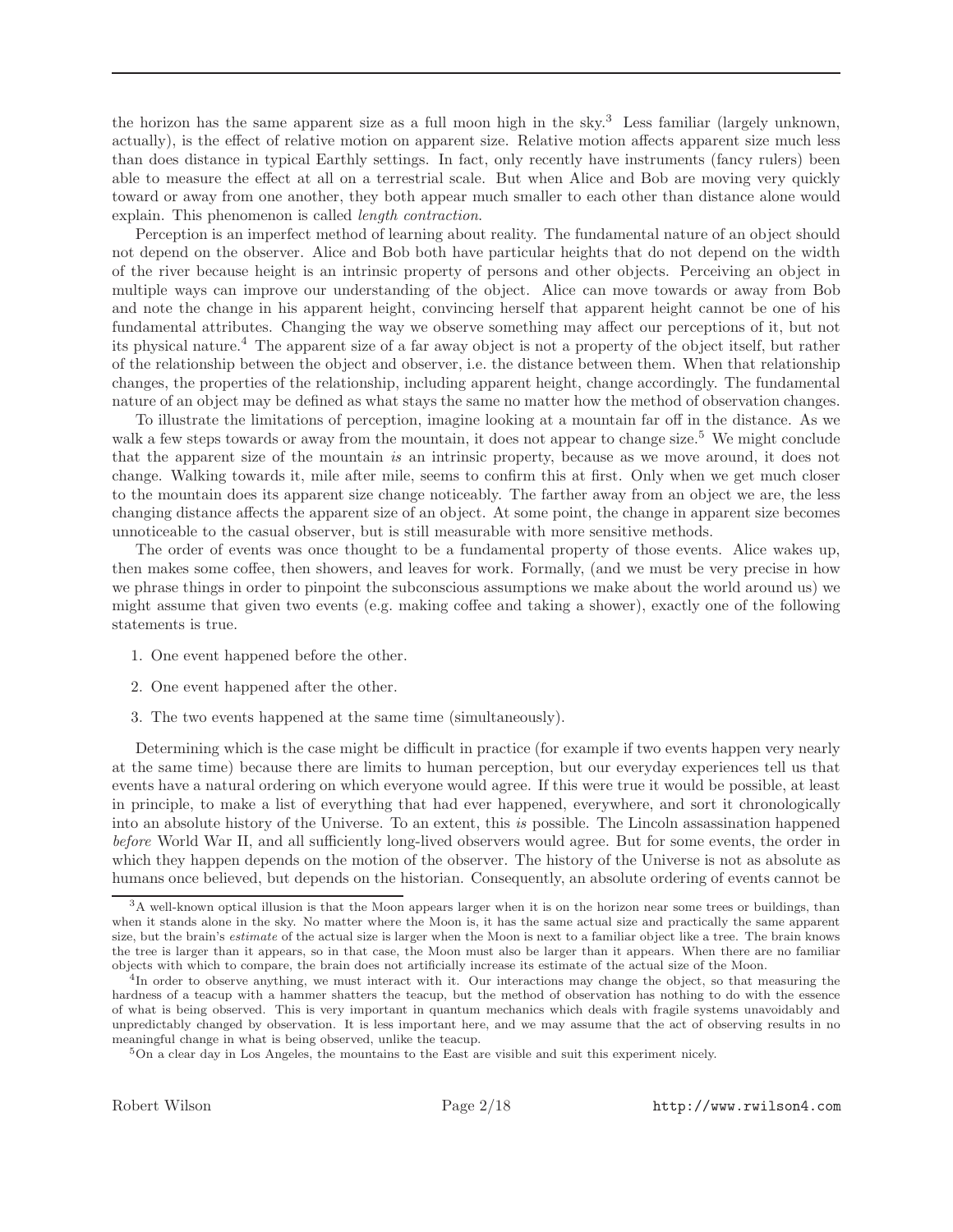a fundamental property of nature, but rather a property of the relationship between the events themselves and the observer. Thus, there is actually a fourth option, in addition to those listed above.

4. The order of the two events depends on the observer.

Given any two events, one and only one of the above statements is true. Some events occur before others, absolutely, in the sense that all observers, regardless of location or viewing angle or motion would agree as to which happened first. Other groups of events cannot be so ordered, so that Alice may observe a runner take off before the starting pistol fires, while Bob observes the pistol firing before the runner starts, and both Alice and Bob are correct, even though their statements seem to contradict each other.

This paper was written in response to a friend's inquiry about an animated GIF illustrating time dilation,  $6$ which is a name for the observation that the time between two events depends on the relative motion between the events themselves and the observer. We discuss how to draw spacetime diagrams, how simultaneity depends on reference frame, and the phenomena of time dilation and length contraction. The goal was to use as little math as possible while still arriving at precise results. Knowledge of algebra and geometry at a high school level should be sufficient to understand the topics presented here.<sup>7</sup>

# 2 Galilean Relativity

One of the central themes of physics is change; in fact much of physics is devoted to quantifying and categorizing different types of change. Yet some of the most interesting and beautiful ideas in physics describe invariance, those properties which stay the same under varying conditions. For instance, we observe that even as the Earth rotates about the Sun traveling millions of miles every year, apples fall to the ground at the same rate, water boils at the same temperature, and very small rocks still float. We conclude that at least within our range of experience, location does not directly affect physical phenomena.<sup>8</sup> At best, we can determine our location relative to something else. Measuring atmospheric pressure can tell us our altitude—that is, our location relative to the center of the Earth. Measuring the length of a year can tell us how far the Earth is from the Sun. Charting the positions of the stars and galaxies can tell us our position relative to the stars and galaxies, but there is no way to determine our *absolute* location, nor is there any indication that such a concept is even meaningful. Every point in the Universe is indistinguishable from every other in the sense that the laws of physics are the same everywhere.

What do we mean by a law of physics? A physical law is a description of a phenomenon that seems to work the same way in a broad range of situations. The example we use repeatedly in this paper is the effect of distance on apparent size. Whether Alice and Bob stand a distance apart in a desert, in a city, on Mars, or on a spaceship, distance affects apparent size exactly the same way, so the relationship between distance and apparent size may be considered a physical law. Yet this law does not hold in all circumstances. If a magnifying glass were positioned between the two of them, Alice would appear larger to Bob than distance alone would predict. This physical law, like every physical law ever proposed, is incomplete. It could be extended by taking into account the nature of magnifying glasses, but this modified law would also be incomplete. Regardless, identifying patterns in nature by suggesting and testing physical laws helps us learn about our Universe.

In our Universe, distance from an object affects its apparent size, but the location of the object does not. One could imagine a universe that had one special point, which we might define to be the center of that universe by virtue of its uniqueness, regardless of its location. In this universe, apparent size depended not on the distance from observer to observed, but on the distance between the subject and this point. The observer could move anywhere, and as long as the object did not move relative to the center of this

 $^6$ http://upload.wikimedia.org/wikipedia/commons/e/eb/Time\_dilation02.gif

<sup>7</sup> If the reader understands what it means for two lines to be parallel, and has at least a vague recollection of the quadratic formula, this will do.

<sup>8</sup>Water boils at a lower temperature at the top of a mountain than at sea level, but that is because atmospheric pressure is less there, not because of any intrinsic location dependence. Using a hyperbaric chamber where atmospheric conditions can be controlled, we find the boiling point of water depends on pressure and humidity, but not on physical location.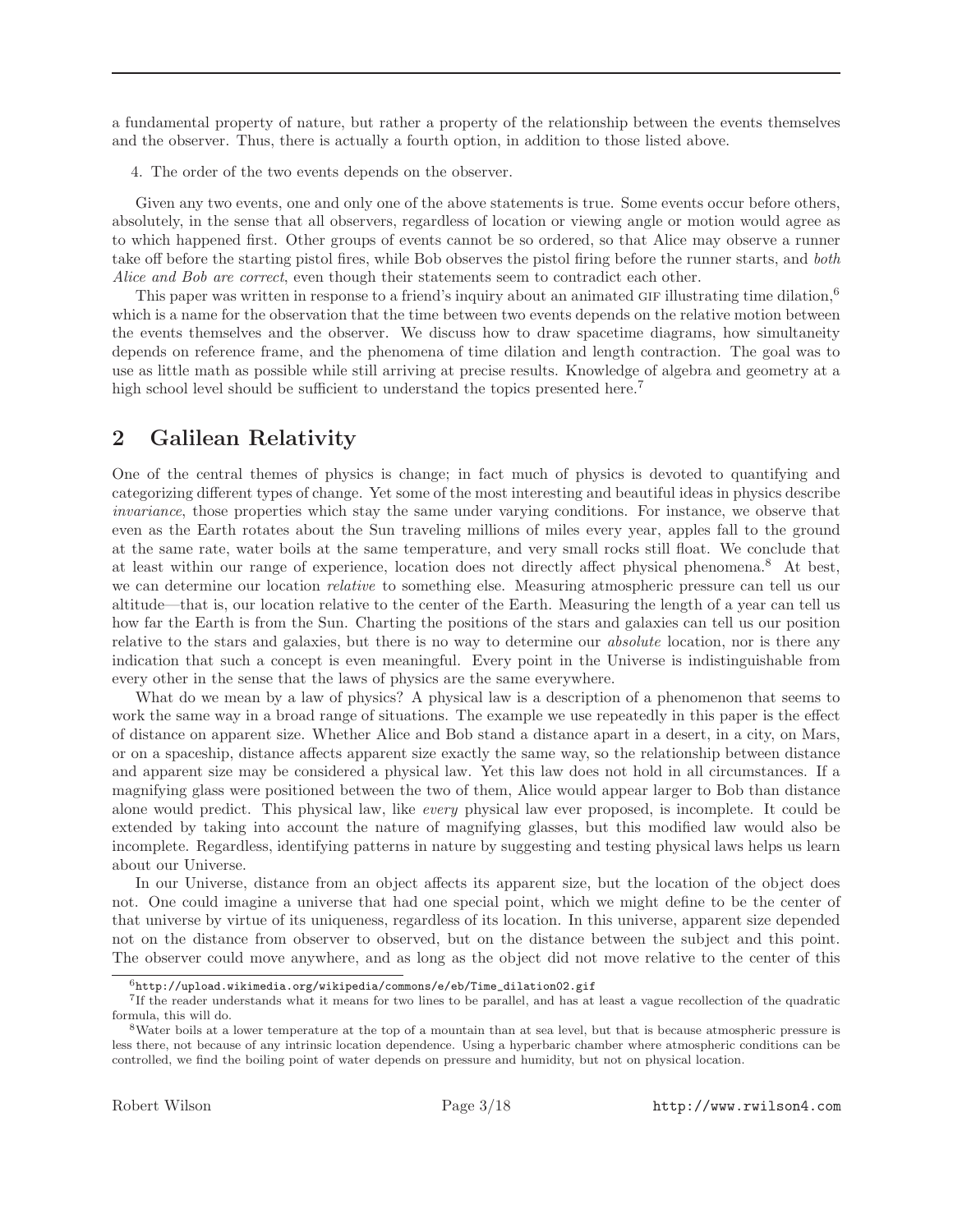hypothetical universe, apparent size would remain the same. One could infer the location, or at least the direction, of the center of the universe by noting how apparent size changed as the subject of observation moved around. In our Universe, no such changes have ever been noticed; to our knowledge, there are no "special points" and hence no point that may be called center.

Physical phenomena likewise do not depend on velocity. An apple falls in the same direction whether dropped while sitting in your kitchen or on a train moving at a uniform speed on smooth tracks. The Earth rotates about its axis and revolves about the Sun, which in turn moves throughout our Galaxy. The motion of the apple does not depend on the speed of the train or the Earth or the Sun. We conclude there is no natural "rest frame" for the Universe; there is no way of determining in an absolute sense whether or not we are moving. At best, we can determine our speed *relative* to something else. While we are used to thinking, "That car is moving", such a statement is neither true nor false: it is meaningless. Only statements like, "That car is moving relative to the road" are meaningful. This is called the Galilean principle of relativity, which might also be called the relativity of motion. Absolute motion, just as with absolute location, has no observational basis and is not a useful concept.

Acceleration, on the other hand, does have an absolute meaning. On an accelerating train, a dropped apple no longer falls straight down, but rather follows a path curved backwards. The path depends on how fast the train is accelerating, but not on the velocity of the train or its location. Precise measurements of the motion of a thrown baseball or a falling apple determines our acceleration not just relative to the Earth or the Milky Way, but to the Universe itself in an absolute sense. While we cannot unambiguously say whether or not we are moving, or where we are located, we *can* unambiguously say whether or not we are accelerating, and by how much.<sup>9</sup>

### 3 The Constant Speed of Light

When a no-good-dirty-rotten litterer drops a piece of garbage out of a car window while driving down the freeway, he sees it fly backwards. To someone on the side of the road, it actually continues moving forward until it hits the ground. An Olympic javelin thrower will get a running start to throw farther. Experience tells us the speed of a thrown object depends not only on the speed with which it is thrown (zero in the case of the dropped garbage), but also on the speeds of the thrower and observer.

Light behaves in a way that is fundamentally different than massive objects<sup>10</sup> like javelins. In the introductory example, measuring the speed of oncoming traffic yields different results based on our own speed relative to the road. Driving faster makes oncoming traffic appear to be traveling faster. Measuring the speed of the light coming from the headlights yields the exact same result regardless of the speed of the oncoming car or our own speed. If the Olympian were somehow throwing light instead of a javelin, it would make no difference how fast they were running while throwing. This is completely contrary to the way massive objects behave, but has been experimentally confirmed.<sup>11</sup> No one knows why the universe works this way, but to the best of our knowledge, it does.<sup>12</sup>

If light behaved the same way as massive objects, it would single out a particular reference frame as stationary. We could say the speed of light is 670 million miles per hour, and any frame that agrees with this is stationary; frames in which the speed of light is different are considered to be in motion. As it is, all

 $^{11}\mathrm{The}$  interested reader can look up the Michelson-Morley experiment.

 $9$ Because a dropped pencil follows a seemingly straight line downwards, we can conclude that the rotation of the Earth, its revolution about the Sun, the Sun's motion about the Milky Way, and the Milky Way's motion throughout the Universe, add up to a very small acceleration. While the Earth's rotation alone results in a speed of over a thousand miles per hour for a person standing at the equator, the acceleration experienced there is only 0.075 miles per hour per second, corresponding to a 0 to 60 time of thirteen minutes. We do not experience the speed of the rotation no matter how fast it is; we would experience the acceleration, if it were not so small. Yet even this small effect justifies launching rockets near the equator, where the acceleration due to the Earth's rotation slightly offsets gravity.

<sup>&</sup>lt;sup>10</sup>In this context, massive simply means an object has mass, as opposed to massless objects like light itself.

 $12$ The simplest questions are often the hardest to answer. Why is the Universe the way it is? Why do massless objects behave differently than massive objects? Why do objects have mass at all? The first step in science is to determine how or what something is, and later to determine why it is that way.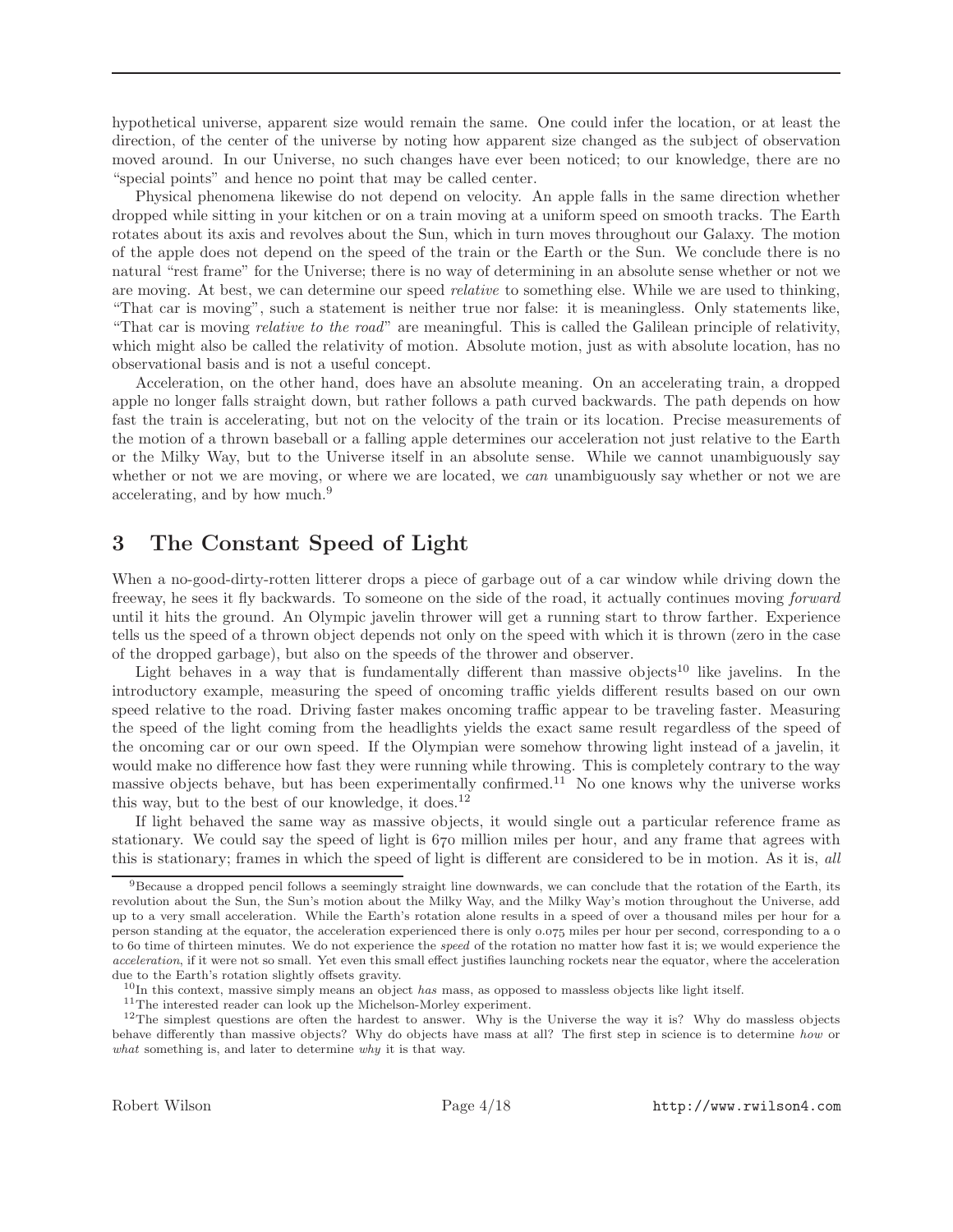observers measure this speed and would be considered stationary by this criterion.

### 4 The Relativity of Simultaneity

When we take a photograph, perhaps of two horses crossing a finish line, we may implicitly assume the events depicted occur simultaneously, but this ignores the finite speed of light. The way an object appears in a photograph corresponds to how it appeared before the picture was actually taken, and the farther away the object, the greater the difference. When taking a picture of the night sky, we capture not the way the stars are now, but as they were long ago. In this way, a photograph is not really a snapshot in time, but rather captures a continuum of moments corresponding to the distances to the subjects of the photo. Determining the result of a race by photograph gives a slight (and negligible) advantage to the horse closer to the photographer. Nonetheless, a camera with a fast shutter speed is as good a method as any to determine simultaneity, provided we know how far away each object in the photo is. If the light from two stars travels the same distance to the camera<sup>13</sup> and both appear in a photograph, we might conclude that we have captured the appearance of those stars simultaneously, even knowing that the act of capturing was itself not simultaneous to the events captured. This will serve as our *definition* of simultaneous: if two or more events appear in the same photograph (say, a horse crossing the finish line and the jockey raising his arms in victory), and the light communicating those events to the camera travels the same distance as determined by the photographer, then those events occurred simultaneously from the perspective of the photographer. The purpose of this section is to show how different photographers, in relative motion, will take different photographs and therefore draw different conclusions on the simultaneity of events.<sup>14</sup>

The basic idea is that distance depends on relative motion. When flying from LAX to LGA, we could say that we are moving from Los Angeles to Manhattan. Or we could say that Los Angeles is moving away from us and Manhattan is moving toward us. Or we could say that we are moving in an airplane and the Earth is rotating below us. As discussed in the section on Galilean relativity, all of these statements are equivalent. We are as justified saying we are stationary and the Universe moves around us, as we are saying that we are moving through a stationary Universe. The concept of stationary is only meaningful when comparing the motion of two objects; it is a property of the relationship between those objects, not of the objects themselves.

We now present a method of describing events that does not depend on how an observer (perhaps in a space ship traveling far from any galaxy, instead of a car) is moving. It is a graphical description called a spacetime diagram. The words space and time are combined because we will see that the distinction between them is blurred by motion; that is, when Alice considers two events to happen, say five minutes and ten feet apart, Bob might consider them to take place ten minutes and five feet apart. We need to be able to describe these events in a way that does not depend on a particular definition of same-time or same-place. To do so, we must first decide on such definitions for Alice and potentially different definitions for Bob and determine what similarities and differences result.

We specify the time of an event by a label<sup>15</sup> t, which could stand for seconds after a particular star collapses into a black hole or hours after breakfast. Either amounts to a definition of what  $t = 0$  means. Two people may or may not agree on when to start counting seconds, or even on what units to use.<sup>16</sup> Distinctions such as this are arbitrary and therefore important only in the sense that the final answer, whatever it is, should not depend on such decisions. Similarly, we may specify the location of an event by three variables, which might be latitude, longitude and altitude relative to the surface of the Earth off the coast of Africa

<sup>13</sup>It doesn't matter where the stars are at any point after the light leaves them, or what happens to them. Many of the stars we see have long ago flickered out, exploded in a supernova, or collapsed into a black hole, but we won't find out about this until long after these events actually happened.

 $14$ The reason we specified the camera must have a fast shutter time is so that motion blur is not an issue. Ideally we would like a camera that takes a picture instantaneously. Such a camera could never be constructed, but a camera with an arbitrarily fast shutter speed serves the purposes of our discussion.

 $^{15}$ I might use the word *coordinate* which really just means label.

 $^{16}\rm{Fortnights}$  have always been the author's favorite unit of time.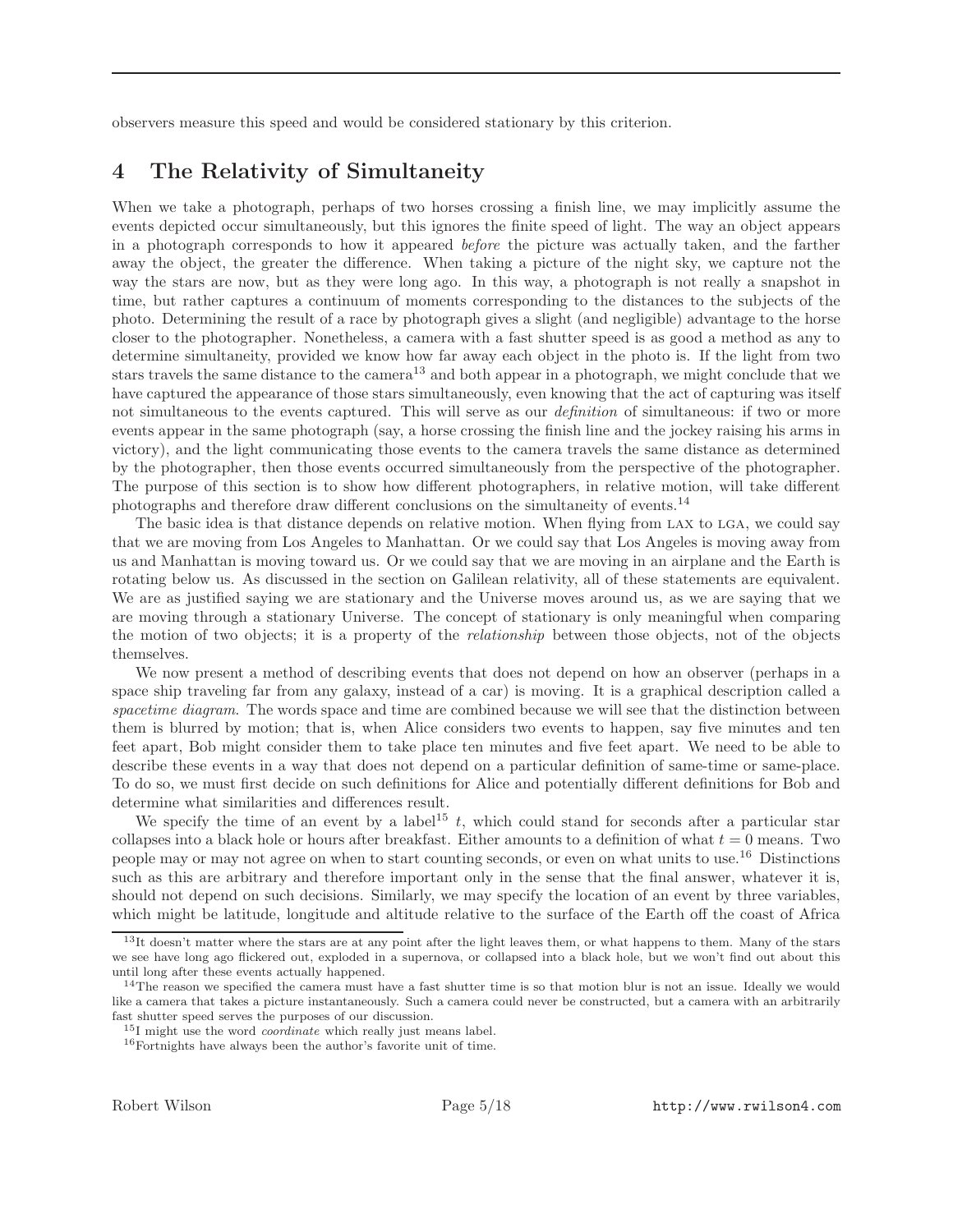(talk about arbitrary!), or in terms of distance and direction from a moving train. Neither frame is stationary in a cosmic sense, and that is just fine. Events that happen at the same time are labeled with the same time coordinate, regardless of when they were observed. Alice's and Bob's jobs are to determine when events occurred based on their observations.

An event, formally, is anything that can be assigned a particular time and location, even if different observers assign different times and locations. So a bowling ball hitting a table, a star exploding, and clicking the save button are all valid events, but driving to the store is more accurately described as being a collection of events because it doesn't happen all at once. (Leaving home and arriving at the store, on the other hand, are perfectly valid events that, if defining location relative to your car, happen at the same place, i.e. right at your car.) There are many circumstances in which a collection of events<sup>17</sup> will have, for example, the same latitude and longitude (think of a ball thrown straight up and falling straight down), in which case specifying its height at each moment of time is enough to describe the motion. We will concern ourselves primarily with such examples because it allows us to represent everything with two-dimensional pictures (one dimension for time, and the other for space). Consider two events:

- (A) An apple hits the ground at some location
- (B) A bowling ball hits the ground at some other location

Suppose Alice is standing exactly half-way between these locations. Alice can use a ruler to determine the half-way point; even if the events happen at different times, by taking a picture of the two events and noting where on the ruler the pitchers were standing, Alice can place herself appropriately. Although we did not specify that the apple and bowling ball fall at the same time, suppose Alice observes this to be the case.<sup>18</sup> This situation is illustrated in Figure 1. Events A and B have the same time coordinate  $t = 0$ , and so are considered simultaneous by Alice (having occurred at the same time). Alice quite selfishly but conveniently defines locations as "distance from Alice", and so her position is specified by  $x = 0$  for all time (since she is always zero distance from herself). Thus her position is described by the set of all points having an x-coordinate of 0. This set is the vertical line in the picture and we will call it Alice's time axis,  $t^{19}$ Perhaps confusingly, Alice's time axis describes her position over time. In the figure on the left, we have drawn the x-axis perpendicular to the t-axis, but this is arbitrary. To show this, we present the axes at an oblique angle on the right. Everything we say will apply equally well to the two figures, but the figure on the left agrees more with intuition since graphs like this are usually shown with perpendicular axes. The point in showing the oblique axes is that, if the line connecting two events is parallel to (or coincident with) the x-axis, then the two events are deemed to have occurred at the same time from Alice's perspective.<sup>20</sup> Similarly, if the line is parallel to the t-axis, the events are deemed to have occurred at the same location. This is the definition of same-time and same-place and, by construction, depends on how Alice is moving, since the reference frame is centered on Alice. Since motion is inherently relative, Alice is justified insisting that she really is stationary (and that the rest of the Universe is moving around her), so this definition is perfectly valid.

Now suppose Bob is running by Alice (moving to the right) at some velocity  $v^{21}$  and suppose he passes by Alice, giving her a high-five right at  $t = 0$ . Bob's time axis t' describes his position over time and we

 $17$ It is tempting to call it a *series* of events, but that implies an ordering, and that is specifically what we want to avoid.

<sup>&</sup>lt;sup>18</sup>This whole example is set up to discuss how different observers, in relative motion, make different observations.

<sup>19</sup>Why bother calling it the time axis then? We could simply call it Alice's position over time, but then we would have to call these space-Alice's-position-over-time diagrams, and that doesn't have the same ring to it as spacetime diagrams. Backwards as it may seem, the spatial axis is used to determine which events occur at the same time, and the temporal axis is used to determine which events occur at the same place.

<sup>&</sup>lt;sup>20</sup>The line connecting two simultaneous events represents all events simultaneous to those events. If events  $A$  and  $B$  are simultaneous, and events  $B$  and  $C$  are simultaneous, then events  $A$  and  $C$  are simultaneous. This is called an equivalence relation. Suppose the line connecting two simultaneous events, say  $M$  and  $N$ , were not parallel to the x-axis. Then it would intersect the x-axis somewhere, and this point of intersection would be simultaneous both to the events  $M$  and  $N$  and to events A and B. The only way this could happen is if all four events were simultaneous, in which case the line connecting M and N is coincident with the x-axis.

<sup>&</sup>lt;sup>21</sup>As discussed in the section on Galilean relativity, statements like, "Bob is moving with velocity  $v$ " are inherently meaningless; when we use such statements, we always mean relative to Alice.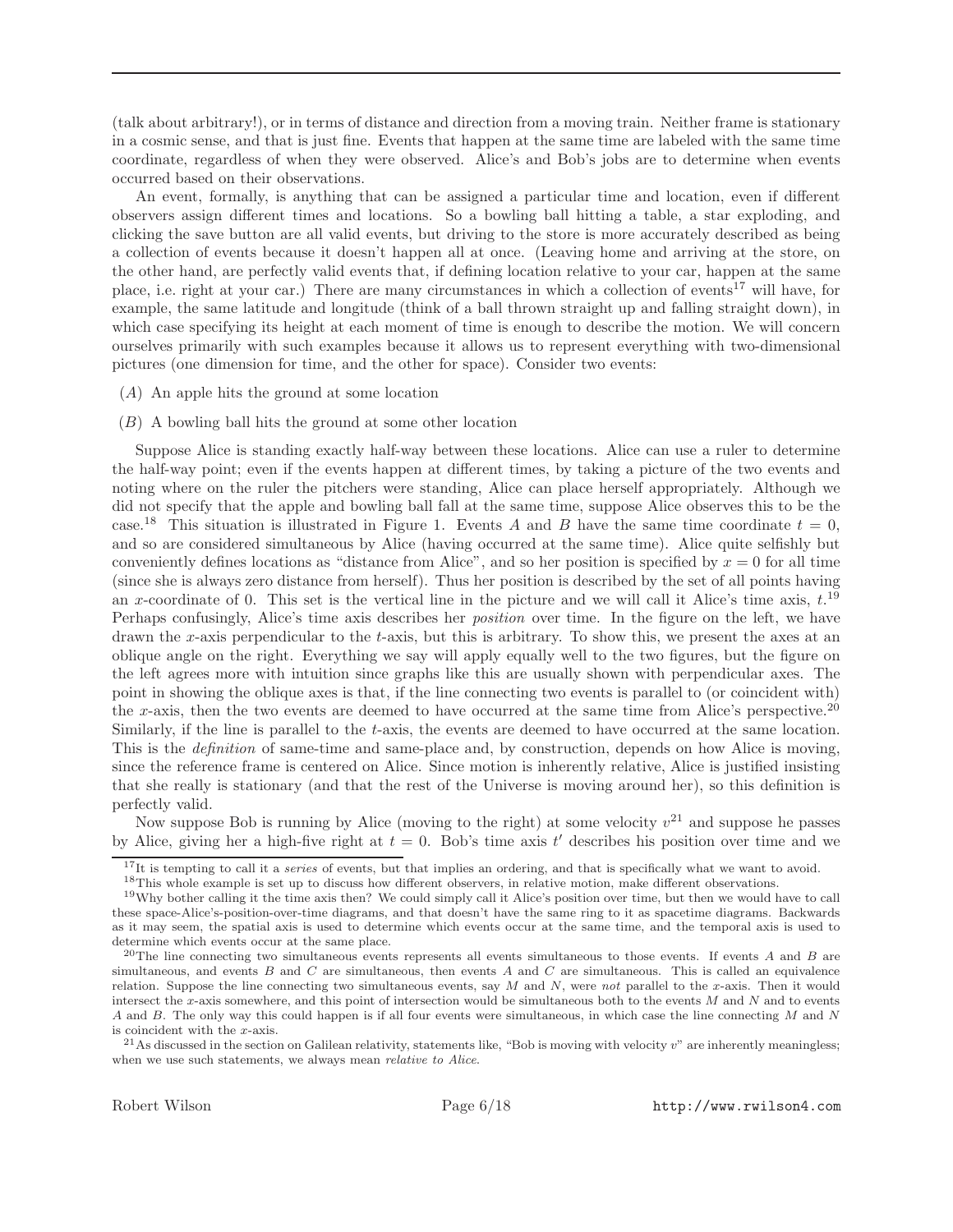

Figure 1: Two simultaneous events, A and B, from Alice's perspective; both have time-label  $t = 0$ 

have lined up everything so that  $t' = vt^{22}$  This is illustrated in Figure 2. Note that we have chosen the obliqueness of the axes so that Bob's time axis  $(t')$  is vertical on the right. This is again arbitrary, but it has the benefit of representing Bob's perspective. We will find that Bob's x-axis (which we call  $x'$  to avoid confusion; this is the set of all events that Bob considers simultaneous with  $t' = 0$  is horizontal in the figure on the right. There is a symmetric relationship between Alice's observations as depicted on the left, and Bob's on the right. To Alice, Bob appears to be moving to the right, and from Bob's perspective, Alice is moving to the left; in their own frame of reference, both are correct. Bob has his own ruler (or maybe some sort of echo-location device) that he carries with him so that he can keep track of where objects are at any time.



Figure 2: Bob moving to the right, represented by the  $t'$  axis

Alice has to translate her observations into an interpretation of reality. To show how she might do this, consider a similar situation where the apple and bowling ball are *thrown* from their locations towards Alice.<sup>23</sup> Suppose both reach Alice at the same time, 1:00. She measures the speed of both the apple and bowling ball

<sup>&</sup>lt;sup>22</sup>This equation seems innocent enough, but in the interest of being perfectly plain, suppose  $v = 60$  miles per hour. Then when  $t = 0$ ,  $t' = 0$ , and when  $t = 1$  hour,  $t' = 60$  miles. It may seem odd that t' has units of distance, and it is typical to use the speed of light as a way of converting between hours and miles. Discussing this would be unnecessarily confusing as this section is largely qualitative, but the distinction would be important if we were doing computations.

<sup>&</sup>lt;sup>23</sup>This example is actually severely flawed since we talk about when and where events occur as if they occur at the same time and place from all perspectives. All of the calculations used in the next few paragraphs are based on the traditional, absolute notions of space and time. We will point out a few implicit, invalid, assumptions as we make them. The only point of this example is to illustrate how light behaves differently than massive objects like apples and bowling balls.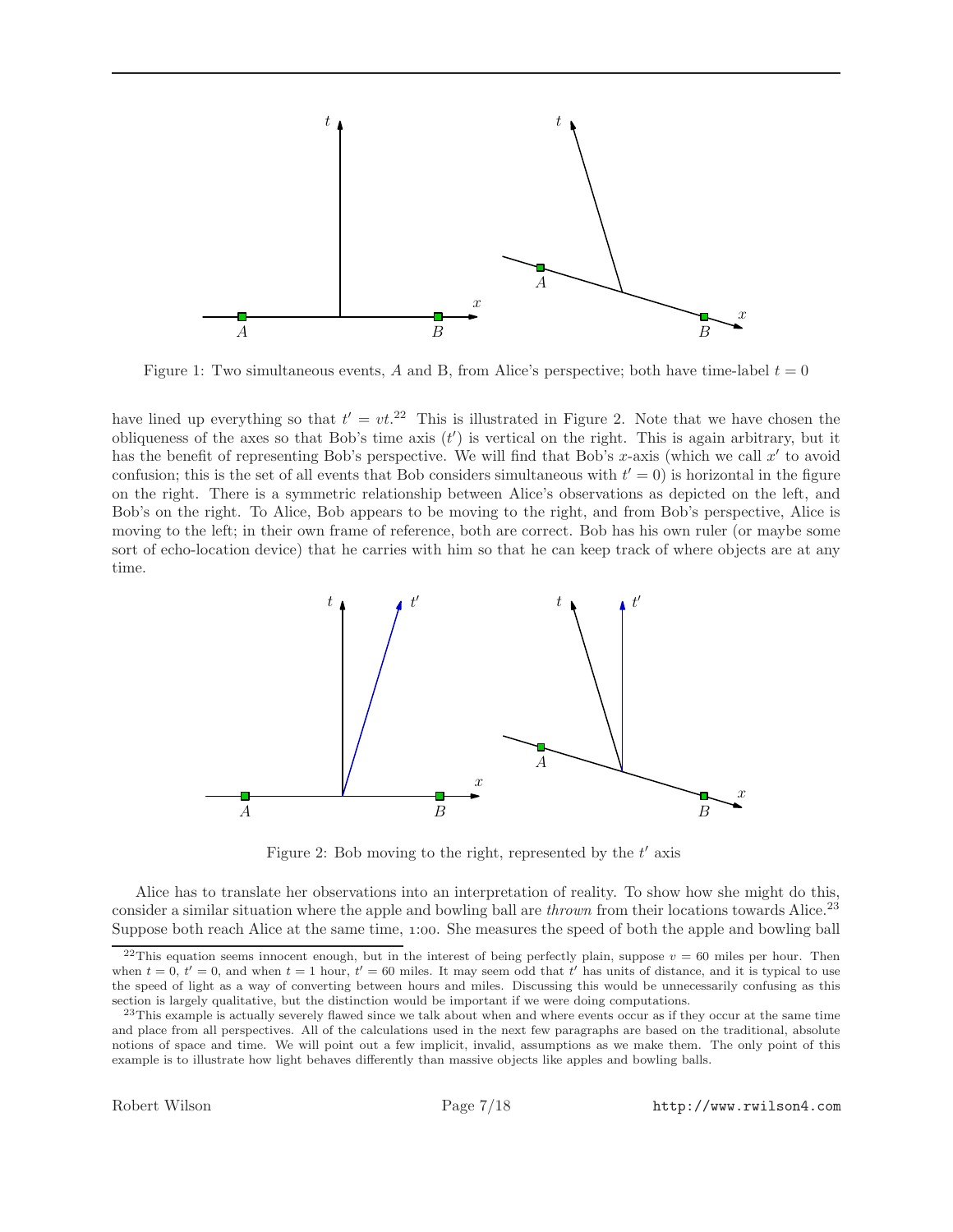to be miles per hour (this is of course relative to her), and with her ruler she knows that the throwers were both 30 miles from her, but in opposite directions.<sup>24</sup> Alice correctly infers that both apple and bowling ball were thrown, simultaneously, at  $12:00$ . This is shown in Figure 3, with event G representing when the apple and bowling ball reach Alice.



Figure 3: An apple and bowling ball are thrown towards Alice and Bob.

From Alice's perspective, Bob is moving to the right and therefore meets the bowling ball on its way to Alice (but does not interfere with its motion). If Bob is moving 10 miles per hour to Alice's right, then he encounters the bowling ball at  $12:45^{25}$  (this is event H; Bob is 7.5 miles from Alice at this point<sup>26</sup>), but it is also traveling 40 miles per hour *relative to Bob*,<sup>27</sup> since the measured speed depends on Bob's motion. The apple, continuing past Alice, reaches Bob at  $1:30$  (event I; Bob is  $15$  miles from Alice), but is traveling 20 miles per hour relative to Bob. Bob quickly determines that at 12:00, he was right next to Alice, and the apple and bowling ball were each 30 miles away, being thrown. Bob agrees with Alice that the apple and bowling ball were thrown simultaneously.

Now let's return to the original example. The apple falls and hits the ground 30 miles from where Alice is standing. The bowling ball hits the ground 30 miles from Alice on the other side. Light leaves both the apple and the bowling ball, heading towards Alice, represented by the red lines in Figure 4. Just for this example, let's pretend the speed of light is 30 miles per hour, regardless of who is measuring (in fact, light travels 670 million miles per hour, regardless of who is measuring). We could always redefine the length of a mile, or how long an hour is, to accomplish this. Then if Alice takes a picture (with a wide-angle lens) at 1:00, coinciding with the light reaching Alice, the picture will show the apple hitting the ground on one side, and the bowling ball hitting the ground on the other. Just as before, Alice infers that both the apple

 $24$ The position of the throwers is only important when they threw; after that they are free to walk off and it doesn't affect Alice's observations. Please ignore the difficulty of throwing a bowling ball thirty miles.

 $^{25}$ This is according to Alice's clock. We will see in the next section that Alice's clock does not measure time in the same way that Bob's clock does, regardless of what types of clocks Alice and Bob are using. Bob's clock actually reads a time slightly before  $12:45$ .

 $^{26}$ This is according to Alice's ruler. We will see later that Alice's ruler does not measure distance in the same way as Bob's, regardless of what type of rulers (or echo-location devices) they use. Bob's ruler shows a distance slightly less than 7.5 miles.

 $^{27}$ This assumes that to determine the speed of the bowling ball relative to Bob we simply add the speed of the bowling ball to the speed of the observer. Prior to the discovery of relativistic phenomena, this seemed the obvious way to determine relative speed and matched measurements of head-on collisions between jousters and well-executed high-fives. Although we do not explain the relativistic correction to this, the actual velocity measured by Bob would be slightly less than 40 miles per hour.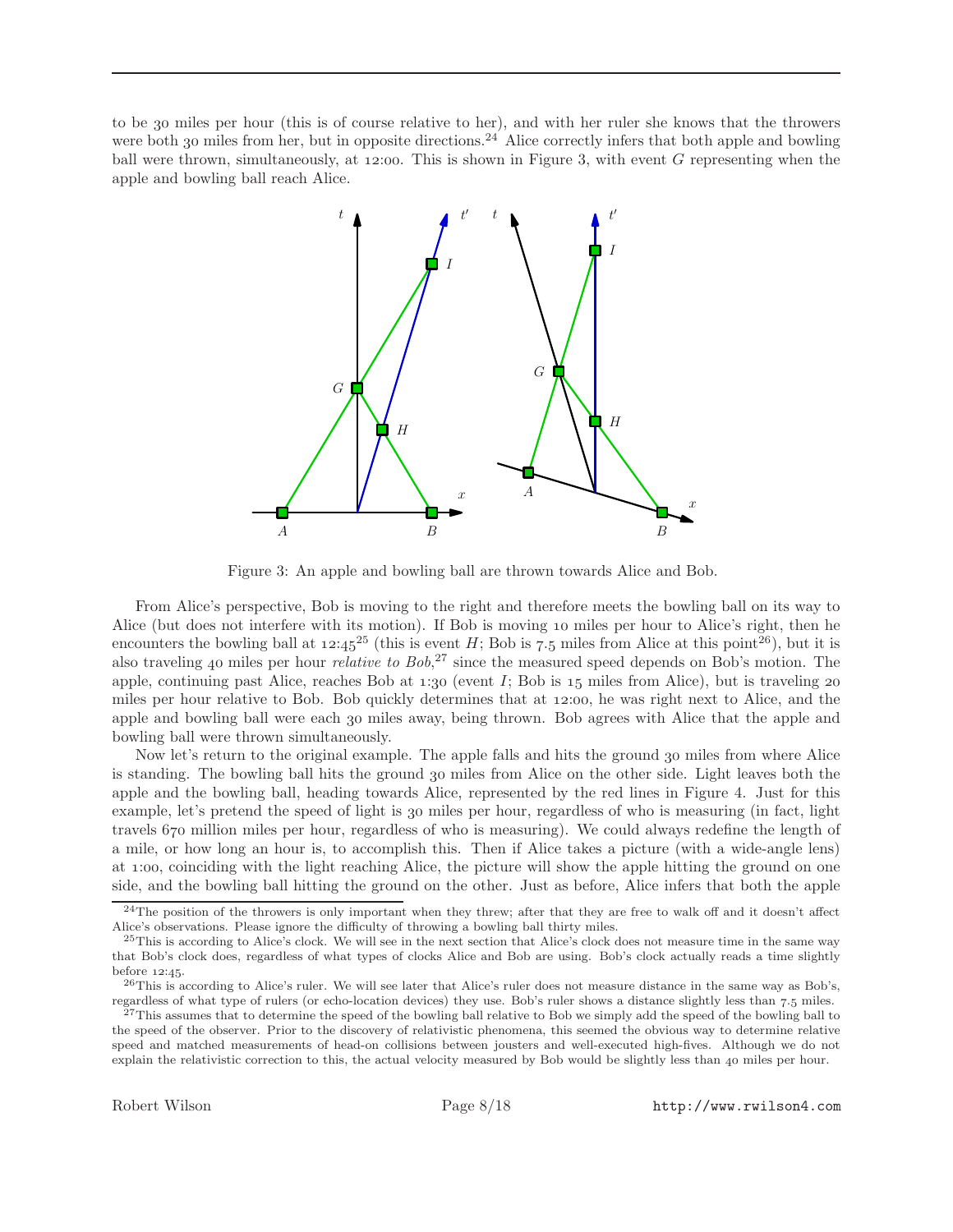and bowling ball hit the ground, simultaneously, at 12:00. Just as before, Bob encounters the light from the bowling ball on its way towards Alice, sometime before :. The light from the apple reaches Bob sometime after 1:00.<sup>28</sup> When Bob measures the speed of the light from both the apple and bowling ball, he finds that the light from the apple is traveling the same speed as that from the bowling ball, not more slowly as may be expected. When he looks at where the light originated, he finds that in both cases the light has travelled the same distance.<sup>29</sup> He therefore concludes the bowling ball must have hit the ground before the light from the apple. These events are not simultaneous from Bob's perspective.



Figure 4: Light rays (in red) reflected by the bowling ball and apple at the moment they hit the ground

If light behaved the same as massive objects, the light from the bowling ball would be traveling faster than the light from the apple, in Bob's frame of reference. Bob could use the difference in speeds to account for the difference in observation times. As it is, the only way to account for seeing the apple hit the ground after seeing the bowling ball hit is to infer that the apple really did hit the ground after the bowling ball.

The blue lines that have been added in Figure 5 represent the motion of the tick marks on Bob's ruler where the apple and bowling ball hit. Just as the apple and bowling ball are moving to the left in Bob's frame of reference, the tick marks are moving to the right in Alice's frame of reference and are stationary in Bob's. Although they are moving to the right along with Bob, they stay the same distance apart and the same distance from Bob. Bob considers events that happen along the blue lines to occur at the same place as where the apple and bowling ball hit the ground, respectively. Sometime after the bowling ball hits the ground, a football hits the exact same tick mark. This is event  $F$ . The timing is chosen specifically so that light from the football reaches Bob just as the light from the apple does (event  $E$ ); Bob knows that the light rays from both events are traveling the same speed, and both events happened the same distance away according to his ruler. Since the light reached him at the same time, the apple must have hit the table at the same time as the football—these events are simultaneous from Bob's perspective.

Figure 6 adds a blue line showing that, to Bob, events A and F are simultaneous. This is a line of constant  $t'$  and is thus parallel to Bob's  $x'$ -axis, shown in Figure 7.<sup>30</sup> Figure 8 shows just Alice's and Bob's

<sup>30</sup>Recall that Bob's x'-axis is defined to be the set of all events simultaneous to  $t = t' = 0$  and is thus the line passing through

<sup>28</sup>Factoring in the effects of the relative motion between Alice and Bob, the light from the bowling ball actually reaches Bob around 12:42, according to his clock, while the light from the apple reaches him around 1:25, but it isn't at all obvious why this is the case. To explain where these times came from, we need to understand time dilation and length contraction, which will be discussed later. For the purposes of this example, all that matters is that the light from the bowling ball reaches Bob before it reaches Alice, while the light from the apple reaches him afterwards.

 $^{29}$ From Bob's perspective, he is stationary, the bowling ball lying on the ground is moving toward him, and the apple is moving away from him. So by the time the light reaches him, the bowling ball is closer to him than the apple. When the light from the apple reaches him, it's even closer. But all the matters in determining simultaneity is how far the *light* has traveled, not the location of the apple or bowling ball, and in both cases, the light has traveled the same distance from Bob's perspective. Not 30 miles as Alice determines, but a greater distance due to the effects of length contraction. Since distance is contracted the same amount whether we are moving towards an object or away from it, the distance travelled by the light from the apple is contracted by the same amount as the distance travelled by the light from the bowling ball.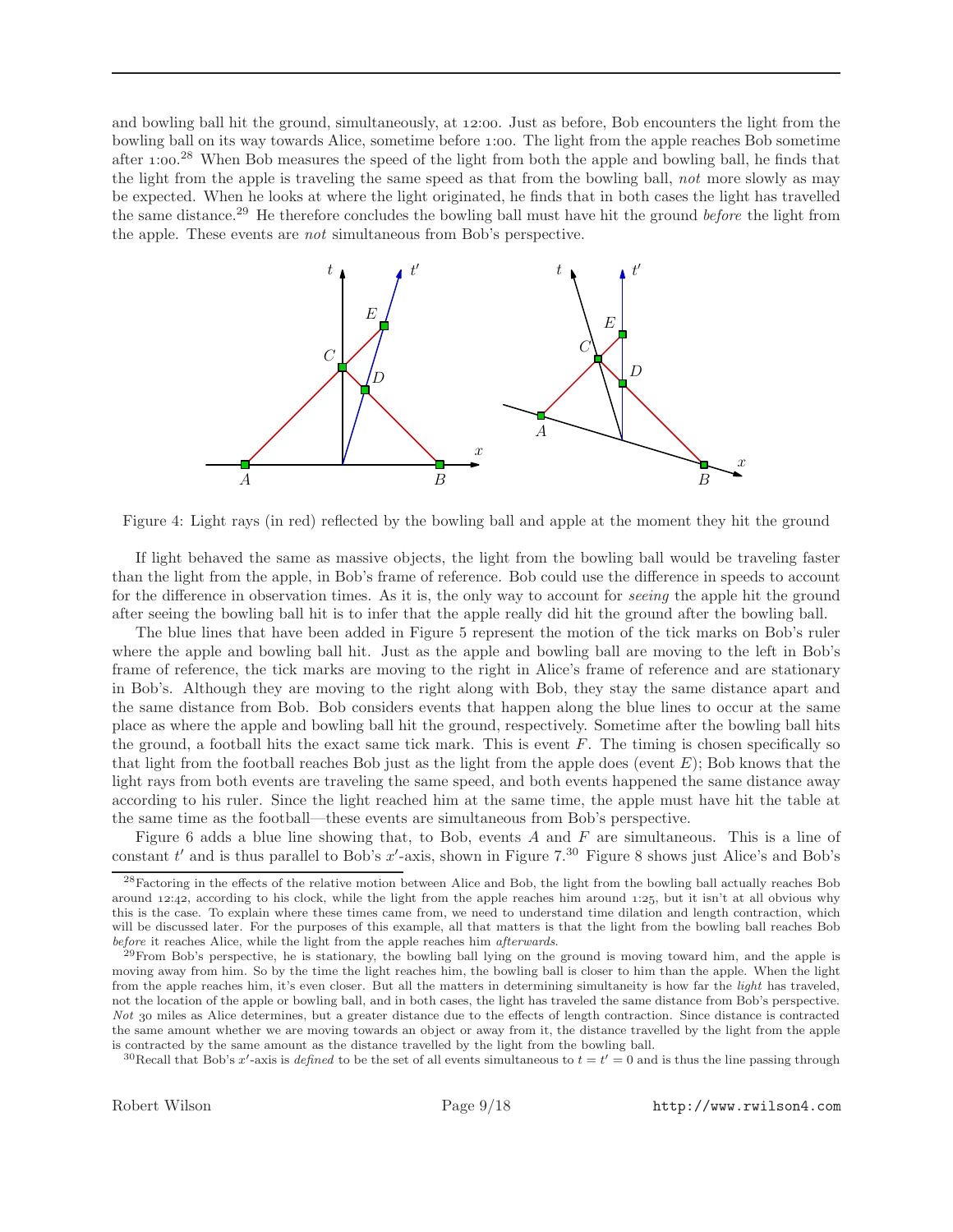

Figure 5: Another light ray leaving a football as it hits the same tick mark on Bob's ruler as did the bowling ball

axes, without events or light rays. It is not obvious, but the angle,  $\theta$ , Bob's  $t'$ -axis makes with Alice's  $t$ -axis is equal to the angle Bob's  $x'$ -axis makes with Alice's  $x$ -axis. This is a consequence of requiring that light travel the same speed in all frames. It can be verified by actually calculating the slopes of all the lines in the figures.



Figure 6: Bob deems events A and F to be simultaneous.

Figure 7 is especially revealing (though cluttered) because it illustrates the chronology from both Alice's and Bob's perspective. Alice's observations lead her to conclude the apple and bowling ball hit the ground just as Bob passes by.<sup>31</sup> Bob's observations lead him to conclude that first the bowling ball hit the ground, then he ran past Alice, and finally the apple hit the ground.

Bob did not take into account the relative motion between Alice and himself. If he conceded that Alice were stationary and he were moving, he could take his motion into account and reach the same conclusion of simultaneity as Alice. Thus Bob can always predict what Alice's observations will be by considering the difference in reference frame. But Bob is just as entitled as Alice to claim that he is stationary. Because Alice and Bob cannot agree who is actually moving (in an absolute sense), they cannot agree on an absolute ordering of events. By considering their relative motion, Bob can put himself in Alice's shoes and determine

the intersection of the  $t$ - and  $t'$ -axes, parallel to the line connecting events  $A$  and  $F$ .

 $31$ We again emphasize the difference between *observing* something happen and inferring when it actually happened. The act of observation always occurs after the event, provided the event happened a non-zero distance away in the observer's frame of reference.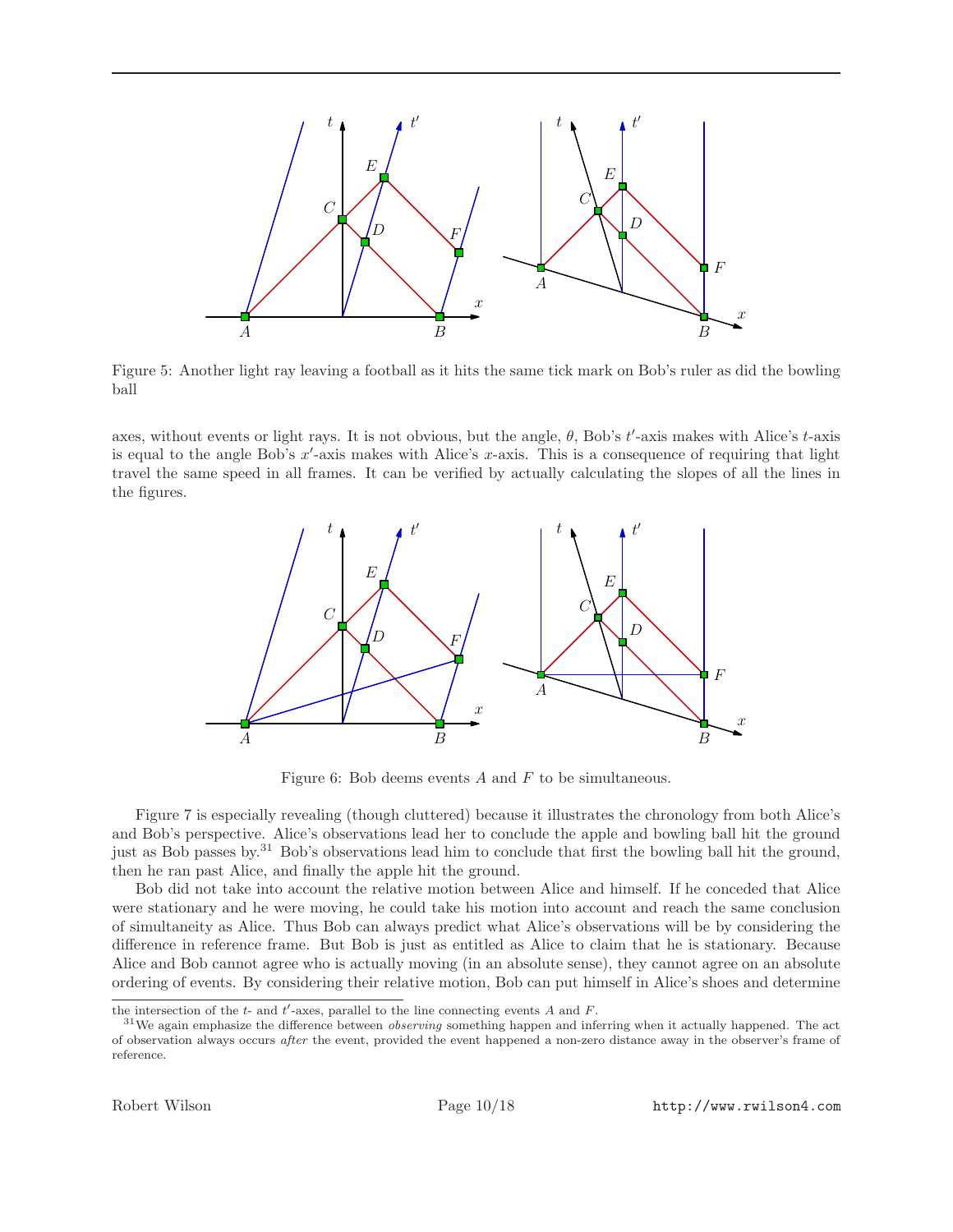

Figure 7: Bob's  $x$ -axis added to the figure



Figure 8: Alice's (black) and Bob's (blue) spacetime axes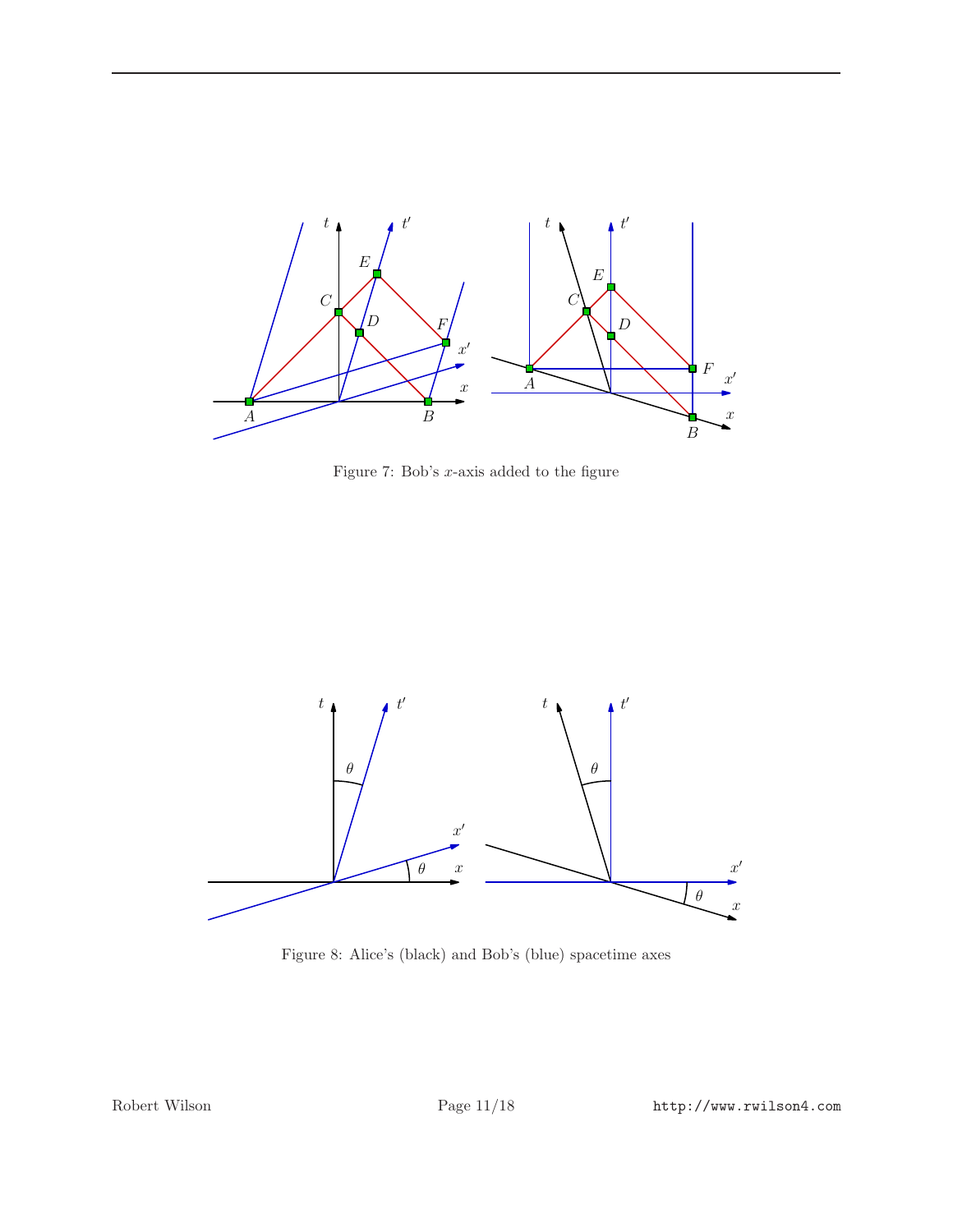how Alice would order the events, and Alice can do the same for Bob, but neither Alice nor Bob can assign a universal order of events without a definition of stationary, a rest frame for the Universe. As the Galilean principle of relativity says, there is no such frame, and no universal ordering of events, no absolute definition of simultaneous.

# 5 Time Dilation

Let's say Alice wants to play a trick on Bob and gives him a new wristwatch which runs slow by a very small amount: for every 10,000 seconds that passed in reality, the watch will only tick  $9,999$  times. Watching the second hand sweep buy, Bob would never notice such a small difference, but over time it would start to add up. After a day, the watch would be off by less than nine seconds. After a week, the watch would be one minute slow. Bob would have to re-synchronize his watch every few weeks, a relatively minor inconvenience all things considered (Alice should have put his stapler in jello).

To avoid running late, Bob needs to take into account the inaccuracy of the watch when determining the time between two events. Relative motion makes clocks appear to move more slowly, just like Bob's watch. Two observers in relative motion will experience time differently: they will assign different values to the time between events. Just as there is no natural ordering to events, there is no universal scale against which to measure duration. It is tempting to say that motion affects the passage of time, and this is true in the same way that walking toward a mountain makes it bigger, but in both cases the change is only in the relationship between observer and what is being observed.

Every clock counts intervals of a predetermined duration. A grandfather clock counts swings of a pendulum, with one second defined as a single swing. An atomic clock counts vibrations of a cesium atom, with one second defined as a certain number of vibrations. An hourglass counts falling sand, with one second defined as a certain amount of fallen sand. The clock we will consider defines a second as the time it takes light to travel a certain distance. But the distance between two events depends on the frame of reference. If we define distance in terms of latitude and longitude, then driving across the United States involves traveling a great distance. If instead we define distance relative to our car, then in such a trip we haven't moved at all (but the entire United States has)! The distinction is not physically meaningful,<sup>32</sup> but when combined with the constant speed of light it has interesting results. The speed of light is equal to the distance light travels divided by the time it takes to travel that distance. By simply moving the reference frame (or equivalently, moving yourself relative to the reference frame), we can change the distance light appears to travel. But no matter how the reference frame moves, the speed of light stays the same. Two persons in relative motion will observe the same light travel different distances, and therefore the trip time must be different to maintain a constant speed of light.

Qualitatively, this is a description of time dilation: the rate at which a clock measures time depends on how it is moving relative to an observer. Two identical clocks initially synchronized but then set in motion relative to each other will read different times when later compared. How different depends on how fast they are moving relative to each other and for how long.

At time  $t = 0$ , a laser shines light towards a mirror a distance away which reflects the light back to the emitter. There-and-back-again is defined to be one second. Of course, light travels pretty fast, so the mirror needs to be far away—half a light-second<sup>33</sup>—in order for the light to take a second to travel to the mirror and back. We could measure time in minutes or fortnights and everything that follows would be the same.

Suppose Bob takes such a clock on a train passing by a station with velocity  $v$  moving to the right, and Alice is standing on the platform holding an identical clock. The clock is held so that the mirror is situated above the laser. From each of their perspectives, the light from their own clock moves up and down, while the light from the other clock appears to move diagonally. From Alice's perspective, by the time Bob's light hits the mirror, the whole train (including the mirror) has moved a distance to the right. The light reflects

 $32A$  train station leaves a train traveling sixty miles per hour...

<sup>33</sup>A light-second is the distance light travels in one second. Similarly, a light-year is the distance light travels in one year, and a light-fortnight is. . . you get the idea.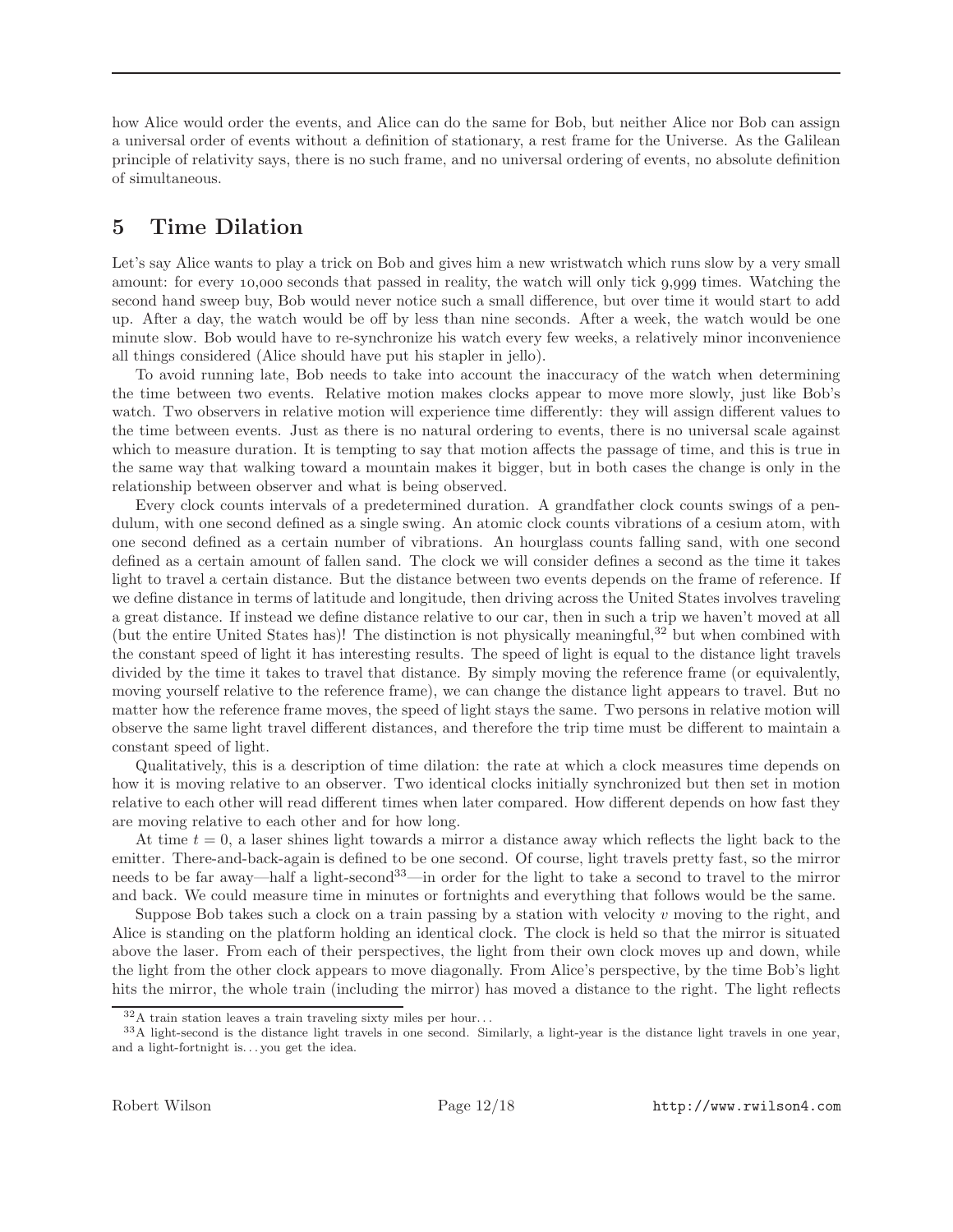off the mirror, and by the time it returns to the emitter, the train and the emitter have moved even farther. So the light travels diagonally from Alice's perspective. As Bob moves away from the station, he is also moving away from the light of Alice's clock and so it too appears to move diagonally. This is depicted in Figure 9, which shows Alice's perspective on the top, and Bob's perspective on the bottom, with Alice's clock on the left, and Bob's clock on the right. Note that in these diagrams, there is no time axis, only two spatial dimensions (up-and-down and left-and-right), in contrast to the spacetime diagrams used in the previous section.



Figure 9: Two identical clocks moving with respect to each other. Alice's perspective is shown on the top row, and Bob's perspective is shown on the bottom. The light from each person's clock moves vertically from their own perspective.



Figure 10: Illustration of the diagonal distance traveled by light in Bob's clock as seen by Alice

Let's focus on Bob's clock, from Alice's perspective (top right in Figure 9). Suppose the train travels a distance  $x = v\tau$  in the time it takes for the light to reach the mirror (one half its total journey). From Figure 10 and the Pythagorean theorem, the light travels a distance  $\sqrt{x^2 + h^2}$  where h is the total height of the clock: the distance from the laser to the mirror or half a light-second. Since the light travels this distance in the same time  $\tau$  that the train takes to travel a distance x, we have

$$
c\tau = \sqrt{x^2 + h^2} \qquad v\tau = x
$$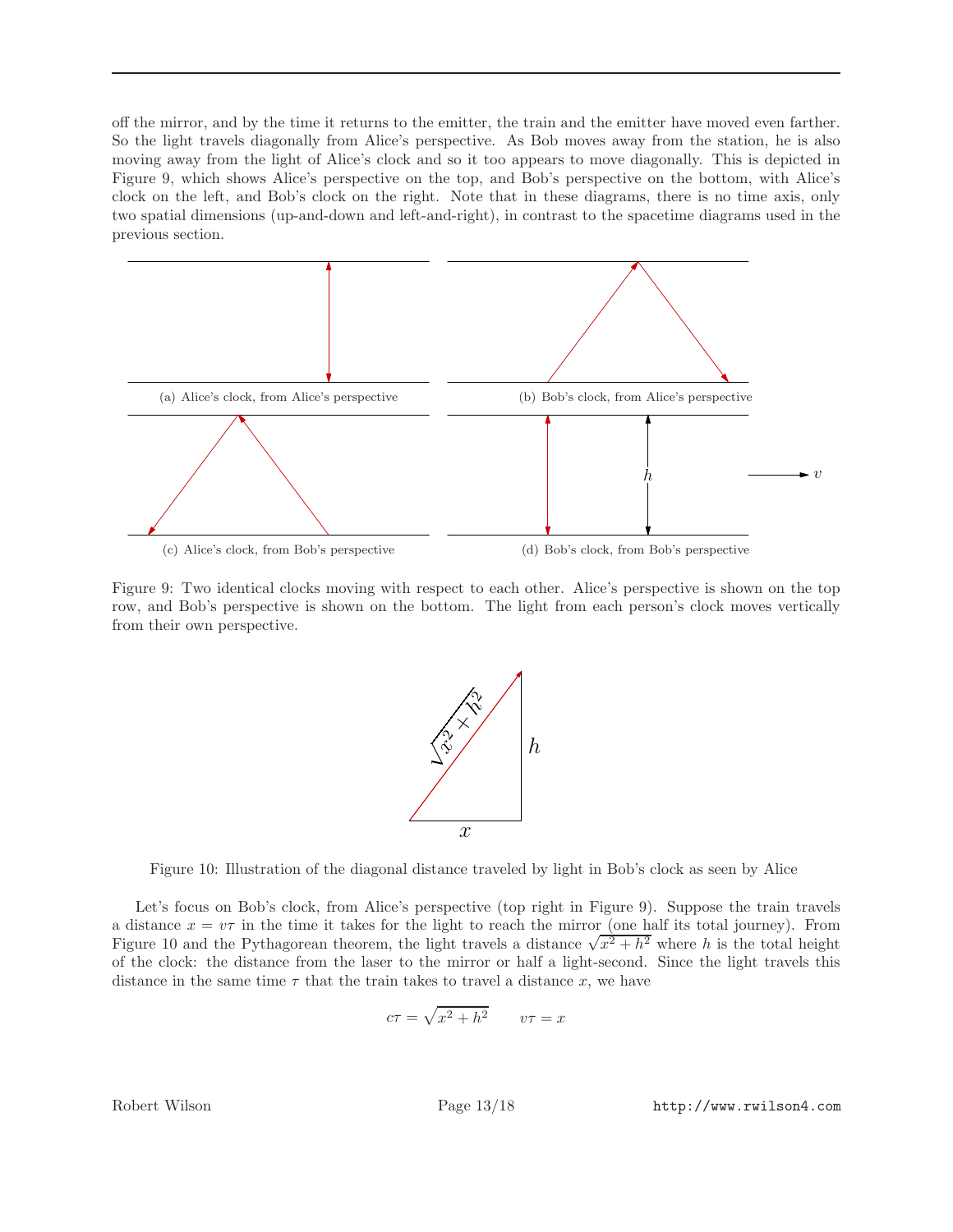where c is the speed of light, one light-second per second. Substituting and squaring both sides,

$$
c^{2}\tau^{2} = x^{2} + h^{2} = v^{2}\tau^{2} + h^{2}
$$

$$
(c^{2} - v^{2})\tau^{2} = h^{2}
$$

$$
\tau^{2} = \frac{h^{2}}{c^{2} - v^{2}} = \frac{h^{2}/c^{2}}{1 - \frac{v^{2}}{c^{2}}}
$$

$$
\tau = \frac{h}{c} \cdot \frac{1}{\sqrt{1 - \frac{v^{2}}{c^{2}}}} = \gamma \frac{h}{c}
$$

where  $\gamma = 1/\sqrt{1 - \frac{v^2}{c^2}}$  is called the *Lorentz factor*. Since we specified h as half a light-second and c is one light-second per second,  $h/c$  is simply half a second (the time it takes light to travel a distance h). Doubling the time to include the return trip, the total amount of time it takes the light to travel from the emitter to the mirror and back is  $\gamma$  seconds from Alice's perspective. For Bob, the time is one second, because we defined one second to be the time it takes for the light to make the round trip. If Bob counts off multiple round-trips, whatever amount of time passes for Bob, more time passes for Alice by a factor of  $\gamma$  (which is always greater than one since  $v^2$  is always positive).

It is worth noting how the situation would be different if light behaved intuitively, i.e. if its speed were not constant. Suppose for example that Bob threw a ball straight up at some speed u. Again, from Alice's perspective on the platform, the ball moves diagonally, but with a speed greater than u because the speed from the train adds to the speed of the ball, just as the speed of the running javelin thrower adds to the speed of the thrown javelin. Thus, from Alice's perspective, the ball has a longer (diagonal) distance to travel, but is also moving faster and thus takes the same amount of time. This is different than light, which travels at the same speed from all perspectives.

This is not some illusion affecting only light. Suppose Bob's heart beats once per second, as measured in his own frame of reference, so that every time a pulse of light reaches the emitter, his heart beats. Alice also sees Bob's heart beating in unison with his clock,<sup>34</sup> but because Alice sees his clock moving more slowly, she also sees his heart beating more slowly, sees him breathing more slowly, aging more slowly. Bob's entire notion of the passage of time is synchronized with a clock stationary in his frame of reference; if it weren't, the difference between his biological clock and the mechanical one beside him could be used to determine Bob's speed, the speed of the train, in an absolute sense, which would imply the existence of a stationary frame of reference, one in which his heartbeats and breathing corresponded to the light-based clock. By the Galilean principle of relativity, no such frame exists, and therefore Alice observes Bob aging more slowly the faster he is traveling relative to her.<sup>35</sup>

For the range of relative motion normally experienced on Earth, this difference is barely noticeable by the most sensitive instruments available. If Alice is on the ground and Bob flies overhead in a supersonic jet traveling at 3.5 times the speed of sound (as fast as virtually any manned jet currently in use), circling the Earth over and over for a hundred years, then Alice would see Bob's last heart beat happen just 0.02

<sup>&</sup>lt;sup>34</sup>There are two events here, light reaching the emitter and Bob's heart beating, and we are claiming that all observers infer these two events are simultaneous, regardless of how the observer is moving. This seems to violate the conclusion of the prior section, that simultaneity is relative. As we mentioned in the Introduction, only some events cannot be ordered absolutely; other events may be ordered in a way with which all observers would agree (like the Lincoln assassination occurring before World War II). Recall the dependence on relative motion was a consequence of the difference in transmission time of the light rays used to observe those events (the light from the bowling ball took less time to reach Bob than did the light from the apple, while both light rays took the same amount of time to reach Alice). If one observer sees two events happen at the same place (on the train) at the same time, then the transmission time of light is exactly the same since it's the same light and all observers draw the same conclusion. It is only when two events are separated by distance or time that it becomes more difficult to order them because different light rays are used in observation.

 $35$ This wording seems to imply that our understanding of the Universe, embodied in physical laws, *forces* the Universe to be a certain way. It would be more accurate to say something like, if the Galilean principle of relativity were a valid description of the Universe, then Alice would observe Bob aging more slowly. Analogous experiments using subatomic particles instead of persons do exhibit this apparent slowing down of time, lending support to the theory of relativity.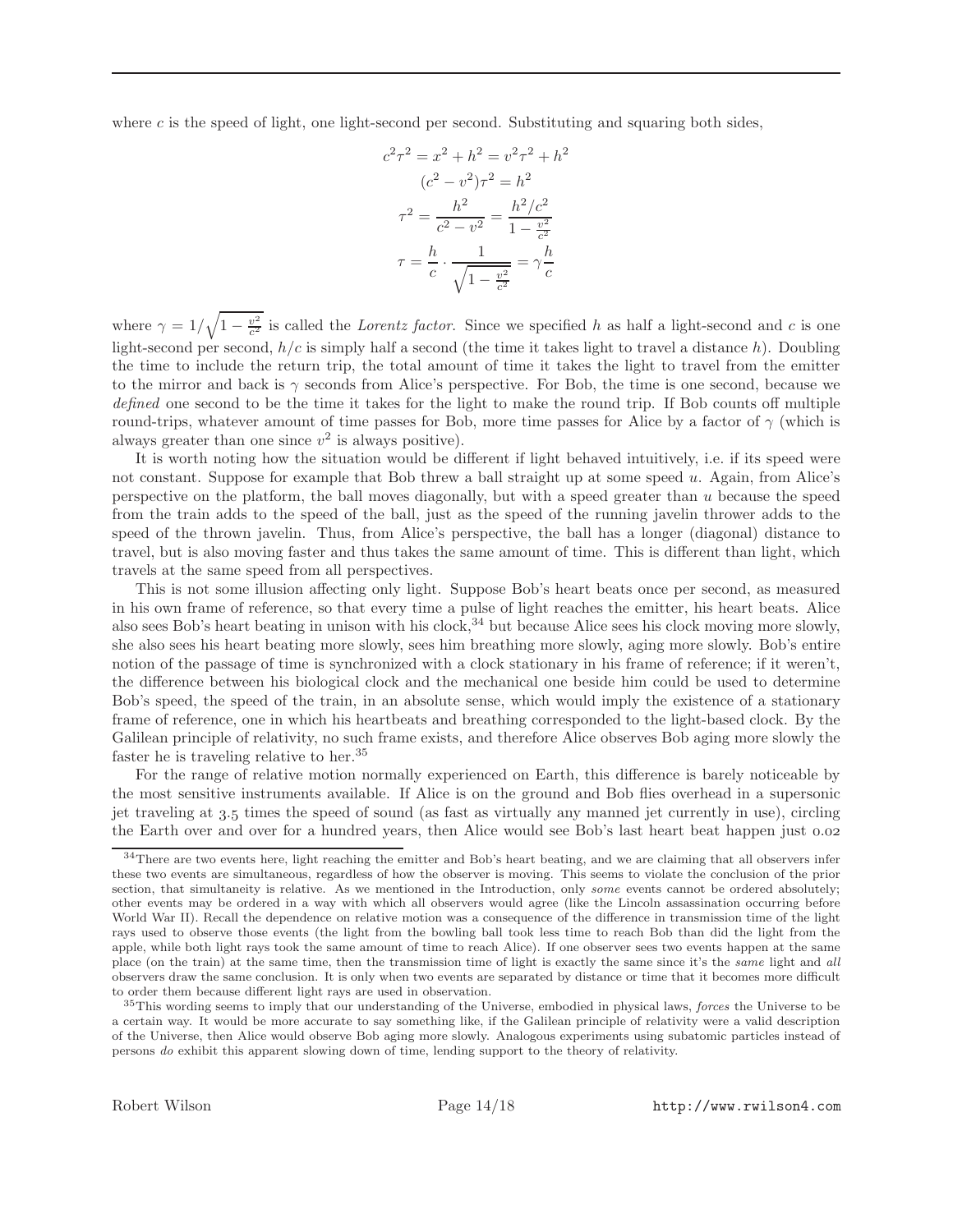seconds before hers.<sup>36</sup> Time dilation then has no practical consequence for terrestrial applications, simply because light travels so fast relative to, for example, the speed of sound. For all practical purposes, Alice and Bob age at the same rate and would never notice any difference.

Figure 11 shows the Lorentz factor as a function of velocity. Note that  $\gamma$  barely changes until velocity exceeds, say, half the speed of light. Past that point however,  $\gamma$  explodes towards infinity as relative velocity approaches the speed of light, so that a linear graph cannot adequately express its behavior. Thus, the figure on the right uses a log scale for the vertical axis<sup>37</sup> to show the exponential nature of the Lorentz factor. As an example, if the train were traveling at  $670$  million miles per hour relative to Alice, then she would live  $23$ years, watching Bob age only one year.



Figure 11: Lorentz factor as a function of velocity, plotted on a linear scale at left and a log scale at right.

In the example of two persons trying to compare height from a distance, both persons thought the other looked smaller, by the same amount, because distance affects size the same for both. A person unfamiliar with the effect of distance on apparent height might go through the following thought process when hearing about this for the first time: Alice looks smaller to Bob because she is far away, so Bob must appear larger to Alice. But of course, both Alice and Bob looks smaller than the other, as paradoxical as this might initially seem. Similarly, relative motion affects the perceptions of both parties equally, making each believe the other is moving in slow motion. In this example, instead of comparing height, Alice and Bob might (quite morbidly) compare time of death. To Alice, Bob is moving in slow motion and, all else being equal, appears to outlive her. To Bob, Alice is moving in slow motion and outlives him. Comparing time of death is subject to the same observational dependence on relative motion that was discussed in the previous section on simultaneity. Deciding who lives longer depends on who is keeping track. This has real implications when, for example, synchronizing a clock on the ground with a clock on a satellite orbiting above the Earth. In fact, the clocks on the GPS satellites are intentionally biased to tick, say  $10,000$  times for every  $9,999$  ticks

<sup>36</sup>Again, what we mean is Alice concludes based on her observations that Bob's heart beat at a specific time; Alice sees or hears it sometime later. English seems to have a built-in assumption that light travels infinitely fast, so that an event happens at the same time that we see it happen, and it is tedious to continue pointing out the difference.

 $37$ Log scale means that for the vertical axis, each tick mark is ten times the tick mark below it, starting with  $10^0 = 1$ .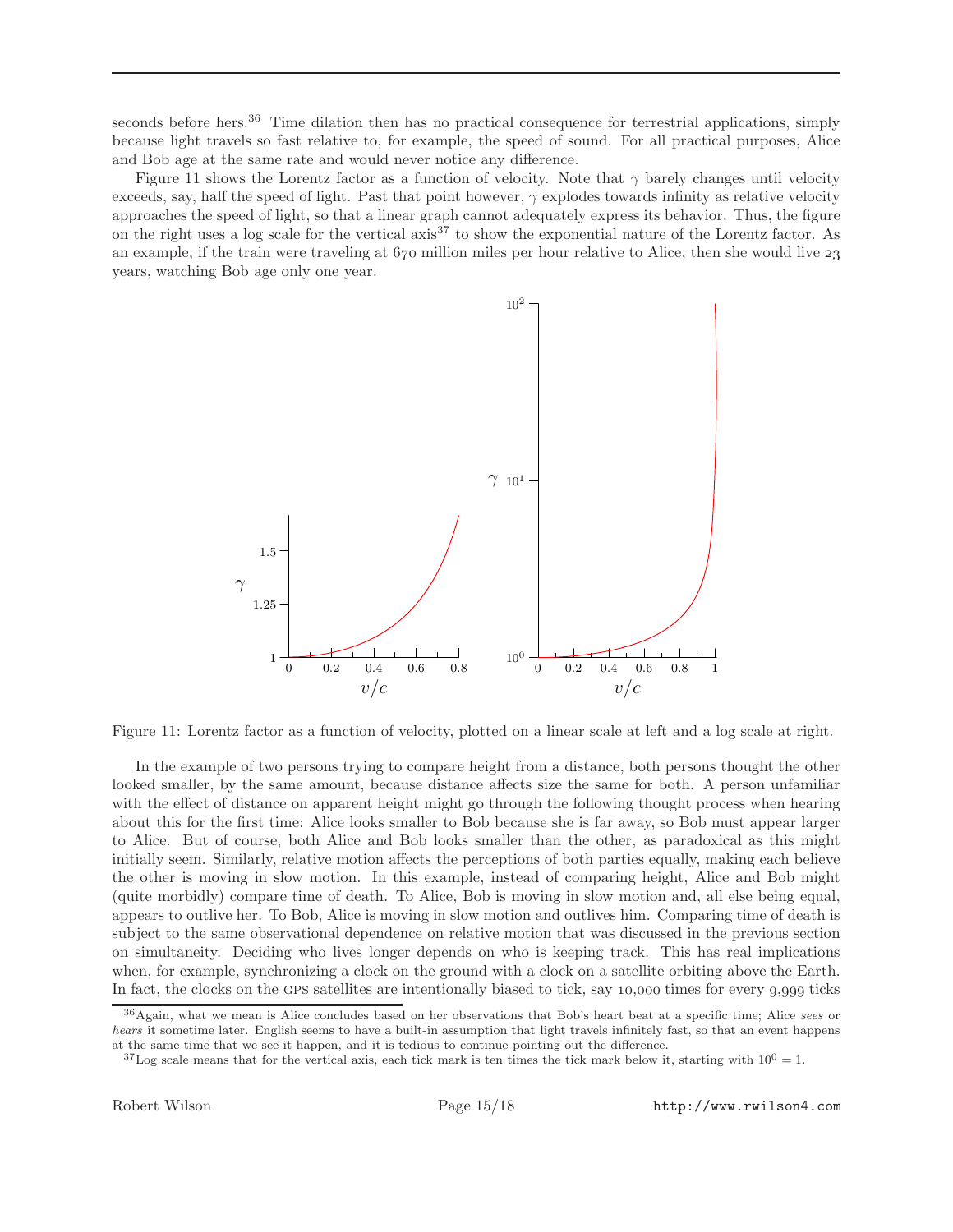of a clock on the ground, to compensate for the relative motion between them. Knowing that a gps user on the ground will see the satellite moving in slow motion, the satellites are programmed to transmit signals faster than normal to make up for it.

#### 6 Length Contraction

Distance shrinks apparent size in all directions: a distant person looks shorter and thinner than when nearby. Their head maintains the same proportion to their body. One could imagine a universe that worked differently: distance makes a person look thinner, but not shorter. In such a universe, a far-away person would look like a pencil instead of a miniature version of themselves. Length contraction is similar: it does not shrink apparent size in all directions, only in the direction of motion. When swimming towards Bob, he looks shorter to Alice the faster she swims. When running towards him, his belly protrudes less. When crab-walking by, his eyes look closer together.<sup>38</sup>

It may not be obvious, but measuring length depends on the notion of simultaneity. To measure the length of a turtle with an adjacent ruler, first we identify the tick mark closest to its beak, then the tick mark closest to its tail. But if the turtle is moving, by the time we look from the beak to the tail, the turtle has moved forward (slightly) leading to a length measurement shorter than reality. Ideally, we would look at both tail and beak *simultaneously*, but even if we couldn't do that, we could take into account the velocity of the turtle and backtrack where the tail was when we measured the beak. Regardless, the question is, when the beak was here, where was the tail?<sup>39</sup> Because simultaneity is relative, the answer to this question depends on who is asked. Two persons in relative motion will determine different positions for the tail simultaneous to a measurement of the beak, because they have different definitions of simultaneous, and will thus ascribe different lengths to the turtle. Just as there is no natural ordering to events and no universal clock, there is no universal ruler and no absolute way of determining the length of an object. At best, we can take into account our own motion *relative to what is being measured*, and ask, if we were moving right alongside the turtle, at the same speed, how long would we measure it to be? This length is known as the rest length, and is an intrinsic property of an object; different observers may measure different lengths, but all can take their relative motion into account to determine the rest length of the turtle (or whatever), just as they need consider the distance from the turtle in examining its apparent size.

Suppose from Alice's perspective, Timmy the Turtle is moving to the right with velocity  $v$ . Alice has a ruler which is stationary from her perspective; at time  $t = 0$ , Timmy's beak reaches the right side of the ruler. Either by taking a picture, or by some other means, she determines that while she was looking at the beak, Timmy's tail was to the right of the left side of the ruler, so she decides Timmy is shorter than the ruler. What do things look like from Timmy's perspective? Alice is moving to Timmy's left (actually, Alice is behind Timmy, but let's take that as meaning to the left), and Timmy agrees that at  $t = t' = 0$ , his beak was aligned with the right side of Alice's ruler,<sup>40</sup> which is also moving to the left. The situation is illustrated from both Alice's (on the left) and Timmy's (on the right) perspective.

The construction of Alice's  $t$ - and  $x$ -axes, and Timmy's  $t'$ - and  $x'$ -axes is exactly the same as in the section on spacetime diagrams, but all the details have been omitted. The t-axis represents the position of the right side of the ruler over time. The other line, parallel and to the left of the t-axis represents the position of the left side of the ruler. From Alice's perspective, both sides are stationary and thus these lines are vertical, while Timmy sees them move to the left. Timmy's t'-axis is the position of his beak over time; the other line parallel and to the left of the  $t'$ -axis is the position of Timmy's tail. Alice's x-axis is the set of

<sup>38</sup>These examples all assume that Bob is oriented the same way as Alice, or possibly facing her so that Bob's left is Alice's left or right and not her up or forward.

 $39$ Contrast this with measuring the turtle's height. It isn't jumping up and down, so the height of its shell doesn't change as it moves, neither does its girth; the only thing we have trouble measuring is its length, because that is the direction in which it is moving. That's why length contraction only affects size in one dimension, the direction of motion.

<sup>40</sup>We have two events: Timmy's beak is in a specific place at a specific time, and the right edge of the ruler is in a specific place at a specific time. If Alice observes these two events to be at the same time and same place, then so do all observers, including Timmy.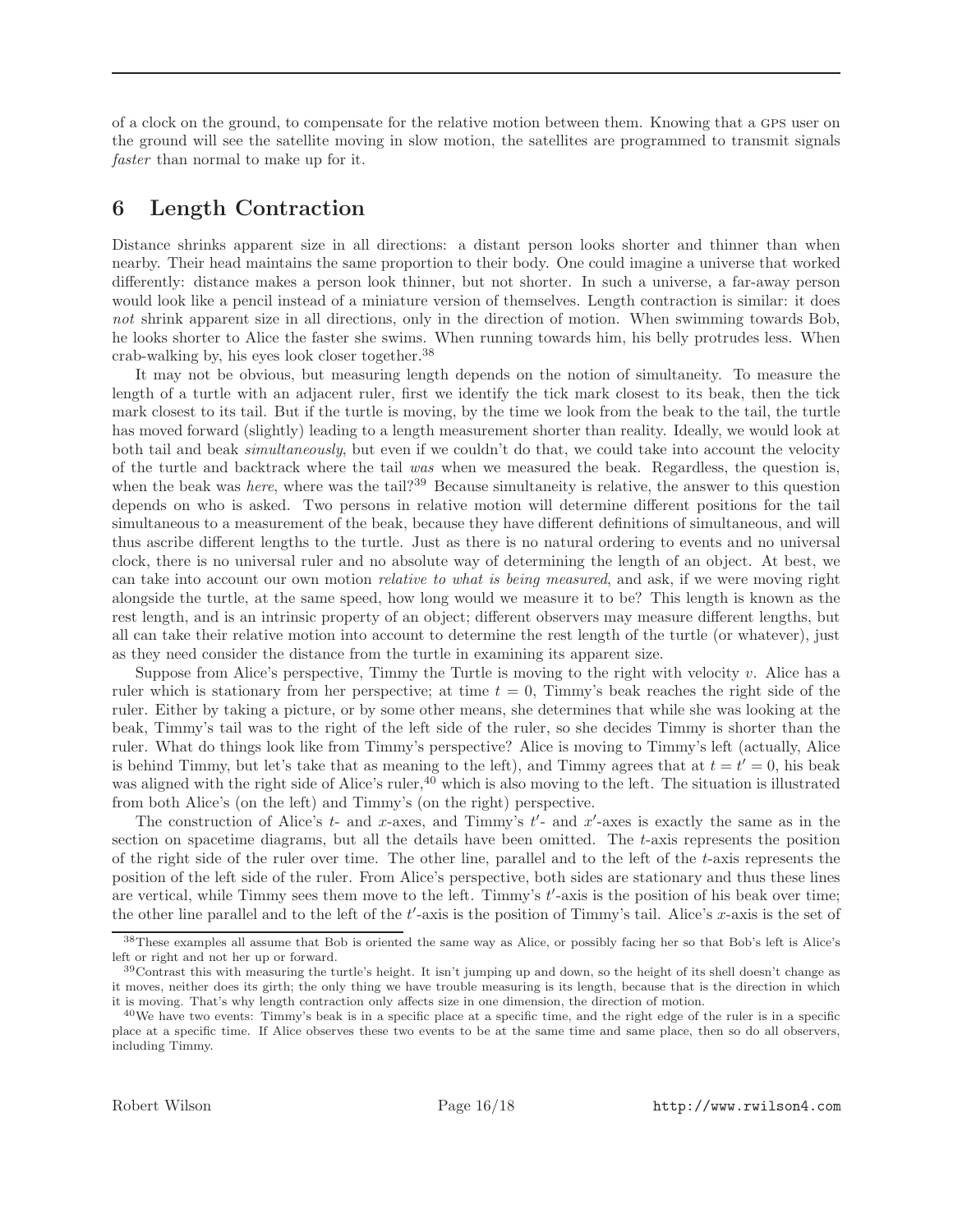

Figure 12: Illustration of a turtle being measured

all events simultaneous to the event of Timmy's beak reaching the right side of the ruler, which we call event C. To determine where Timmy's tail was when his beak was at the right side of the ruler, we need only find the intersection of the line representing Timmy's tail with Alice's x-axis, which is event B lying to the right of the left side of her ruler. This is from Alice's perspective. From Timmy's perspective, we need to use the  $x'$ -axis instead of the x-axis and find its intersection with the line representing Timmy's tail, event A. As we can see, it is to the left of Alice's ruler, so Timmy believes himself to be longer than the ruler.<sup>41</sup>

Suppose Timmy, using his own ruler, determines his length to be  $\ell$ . From Timmy's perspective, the time it takes the ruler to move from his beak to his tail (recall that in Timmy's frame of reference, it is the ruler that is moving) is simply the distance it travels  $(\ell, \ell)$  the distance from beak to tail) divided by the ruler's velocity v. As we have discussed, to Timmy, Alice appears to experience time at a different rate. She is moving in slow motion so that for every  $\gamma$  seconds that Timmy experiences, Alice experiences one second; equivalently, for every one second Timmy experiences, Alice experiences  $1/\gamma$ . Thus if Timmy determines it will take an amount of time equal to  $\ell/v$  for the ruler to pass from his beak to tail, Alice must observe  $\tau = (\ell/v) \cdot (1/\gamma) = \ell/(v\gamma)$ . From Alice's perspective, Timmy is moving with velocity v and takes  $\tau = \ell/(v\gamma)$ time for his tail to reach the right side of the ruler, thus his length must be  $v\tau = \ell/\gamma$ . Recalling that  $\gamma$  gets larger with velocity, the faster Timmy is moving, the shorter he appears to Alice.

To Timmy, it is the ruler that is moving, and it is the ruler whose length is contracted by that motion. If by coincidence the ruler itself had the same rest length  $\ell$  as Timmy, Alice sees that Timmy's length is contracted, and he appears to be shorter than the ruler. Timmy sees the ruler's length contracted, and he concludes that he is longer than the ruler. Recall the two persons comparing heights from across a river: both see themselves as being taller than the other, even though both are actually the same height. Timmy and the ruler actually are the same length, but because they are in relative motion, both seem shorter than the other.

# 7 Conclusion

We have discussed how relative motion makes clocks appear to tick more slowly and turtles appear shorter. These relationships are symmetrical; two persons in relative motion will each see the other moving more slowly, just as two persons a distance apart will each appear smaller to the other. These effects are a

<sup>41</sup>At this point, the reader is advised to look at both Alice's and Timmy's perspectives, understand what each line and intersection mean. Not every intersection has a label, but each intersection has a meaning. For example, the intersection of the line representing the left side of the ruler with the line representing Timmy's tail is the event, Timmy's tail passes the left side of the ruler. It may be helpful to refer back to the section on spacetime diagrams to recall how the  $x'$ -axis was constructed.